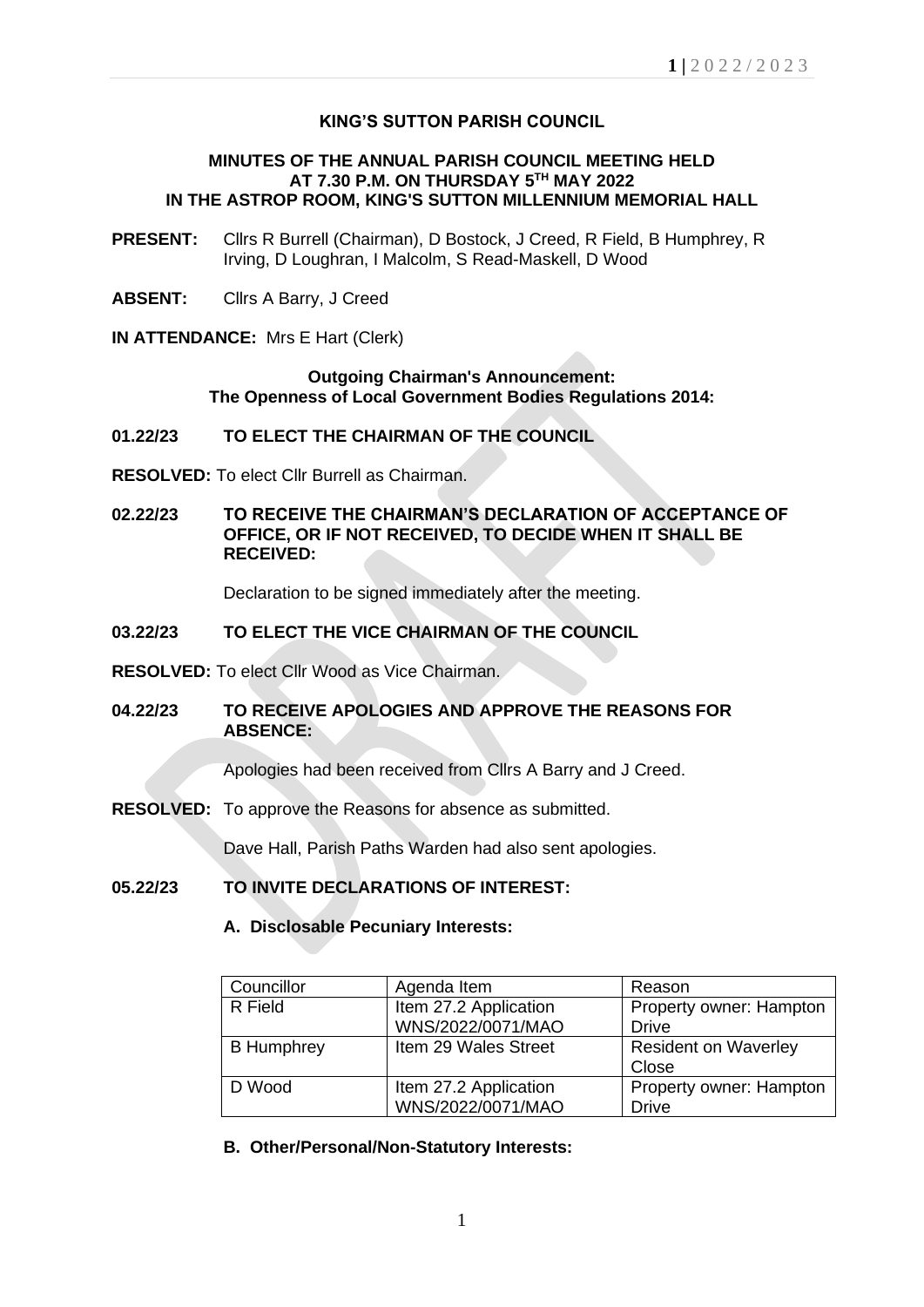| Councillor | Agenda Item                                               | Reason                              |
|------------|-----------------------------------------------------------|-------------------------------------|
| R Burrell  | Item 28.2 Implementation of<br><b>Car Charging Points</b> | <b>Trustee of KSMMH</b>             |
| D Loughran | Item 24 Gigaclear                                         | <b>Resident of Arundel</b><br>Close |

**None.** 

### **C. To receive Requests for Dispensations:**

**None.**

### **06.22/23 PUBLIC PARTICIPATION: AN OPPORTUNITY FOR MEMBERS OF THE PUBLIC TO ADDRESS THE COUNCIL ON ITEMS LISTED ON THE AGENDA:**

**None.**

- **07.22/23 TO CONFIRM THE ACCURACY OF THE MINUTES OF THE MEETING HELD 7 TH APRIL 2022:** (previously distributed)
- RESOLVED: To approve the Minutes of the Meeting held 7<sup>th</sup> April 2022.

# **08.22/23 TO NOTE REPORTS FROM:**

#### **A. the Clerk: MATTERS ARISING**

### **Minute 246.21/22**

Electricity Substation: Western Power has now completed the works to block off the access.

Oxfordshire Play Association: Fun Day on 27<sup>th</sup> August – the Tennis Club has confirmed that it intends to attend.

#### **Minute 247.21/22 Grass Cutting Payment**

This was chased up and £710.18 was credited to the account on  $4<sup>th</sup>$  May 2022.

# **Minute 248.21/22 A Proposed Diversion of AS10**

The Clerk held a meeting with the Footpaths Warden and all information was subsequently sent to George Massingham. Previously Rights of Way had started the process of diverting the path so it would be logical that they conclude it.

#### **Minute 248.21/22 B Tree Canopy**

The tree delivery is awaited.

#### **Minute 251.21/22 Parking Restriction**

The Council's support for the proposal was submitted.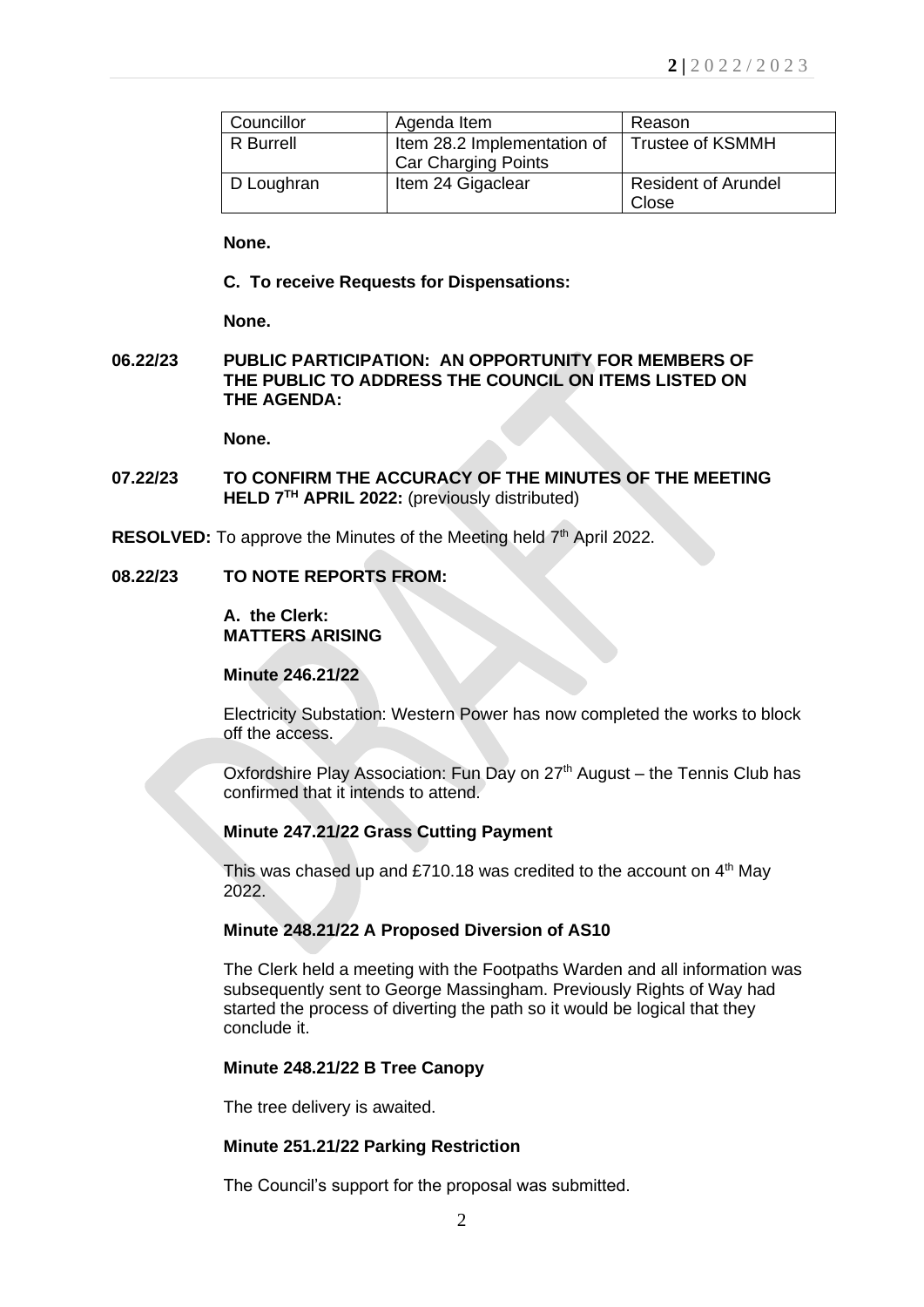# **Minute 254.21/22 Bus Shelter**

Dave Essex is intending to install the shelving by Monday 9<sup>th</sup> May.

# **Minute 255.21/22 B Car Charging Points**

The grant offer from OZEV has now been received and is to be discussed under item 28.2. Cllr Wood is in communication with BP regarding points of the agreement which could be at odds with the grant offer.

# **Noted.**

# **Minute 255.21/22 D Biodiversity Projects**

Research has shown that there are a number of different types of wormeries (and a large range of prices) on the market. It is suggested that these are sent to the primary school for comment and then discussed at the May Finance, Governance and Policy Committee Meeting.

**RESOLVED:** To consider options for a wormery at the May Finance, Governance and Policy Committee Meeting following feedback from the Primary School. **Action**: the Clerk

> Dave Essex has been contacted regarding the information board and Highways regarding the planters.

### **The response from Highways was noted.**

# **Minute 255.21/22 E Asset Mapping**

The requested assets and services (owned by WNC) were mapped on Parish Online.

# **Minute 258.21/22 A.5 The Rec**

The replacement sign will be delivered next week.

Cllr Barry has obtained some padlocks for the bins.

**Noted** that the Clerk would liaise further with Cllr Barry.

A quote for jet washing parts of the play area is presented for considered at item 31.1.5.

# **OTHER**

Amazon's payment for damage to a lamp on Sandringham Road has apparently been returned to their bank; this is being sorted out.

King's Sutton Primary Academy has requested use of the Rec for their Sports Day on 23rd June (with a reserve date of 7th July). They would also like to mark running lanes.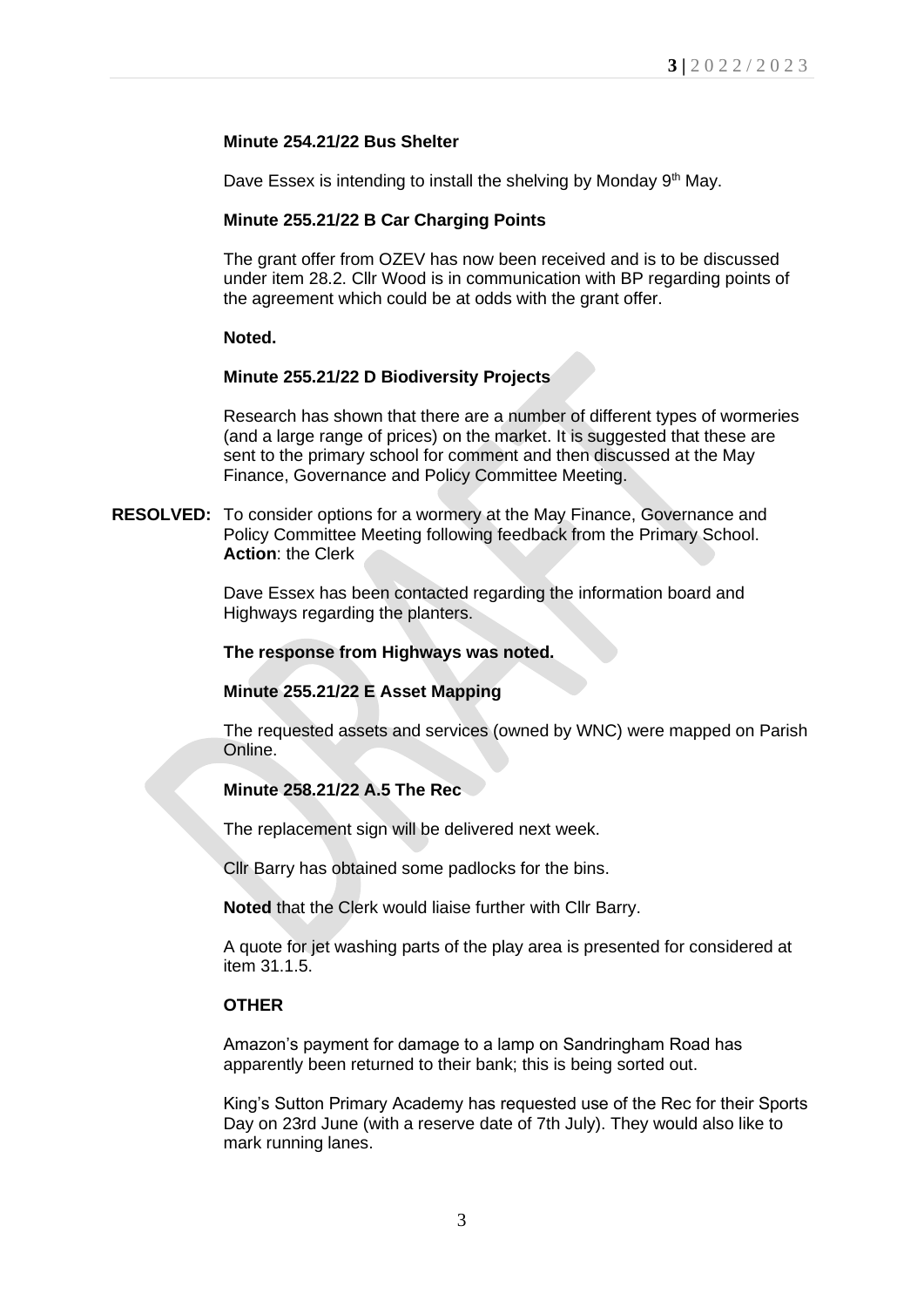**RESOLVED:** To give consent to the Primary Academy to use the Rec on the requested dates and to allow running lanes to be marked. **Action**: the Clerk

> The group discussion with Seb Greene, Strategic Relationship Manager at West Northamptonshire Council looking at the relationship between WNC and parish and town councils, and how WNC can engage better was interesting and a good opportunity to learn what other parishes do. One idea for better community engagement would be for the Clerk to be available at the Friday Coffee Morning once or twice a month as a drop in facility, with residents able to access the office if a private discussion was required.

**RESOLVED:** To provide a monthly drop-in publicised session at the Friday Coffee Morning for residents wishing to access Parish information. **Action**: the Clerk

> All Councillors are invited to attend the Brackley Mayor Making Ceremony on Saturday 14<sup>th</sup> May at noon. Responses are due by 6<sup>th</sup> May.

**Noted** that no Councillor wished to attend.

The Heathy Communities Team at WNC (South Northants Locality) will be returning to King Sutton on Monday 30<sup>th</sup> May to offer an outdoor activity session (noon-2pm) as part of the May Half Term Offer.

### **The Clerk was thanked for her report.**

- **B. the Chairman: Nil Report**
- **C. the Vice Chairman: Nil Report.**
- **D. the unitary Councillors for Middleton Cheney Ward: Nil report.**

# **09.22/23 TO APPOINT THE RESPONSIBLE FINANCIAL OFFICER:**

**RESOLVED:** To appoint the Clerk as the Responsible Financial Officer.

**Noted** that there was no need to re-appoint this position annually as it was within the Clerk's job description.

#### **10.22/23 TO ADOPT THE TERMS OF REFERENCE AND RECEIVE NOMINATIONS TO COMMITTEES:**

**A. Planning Committee:** Membership 6, Quorum 3)

#### **A.1 Membership:**

**RESOLVED:** To appoint Cllrs Barry, Bostock, Creed, Field, Irving and Read-Maskell to the Planning Committee 2022-2023.

**A.2 Terms of Reference:** (previously distributed)

**RESOLVED:** To adopt the current Terms of Reference with the following amendments: references to SNC/NCC amended to WNC.

*Adjournment for first Meeting of the Planning Committee to elect the Chairman*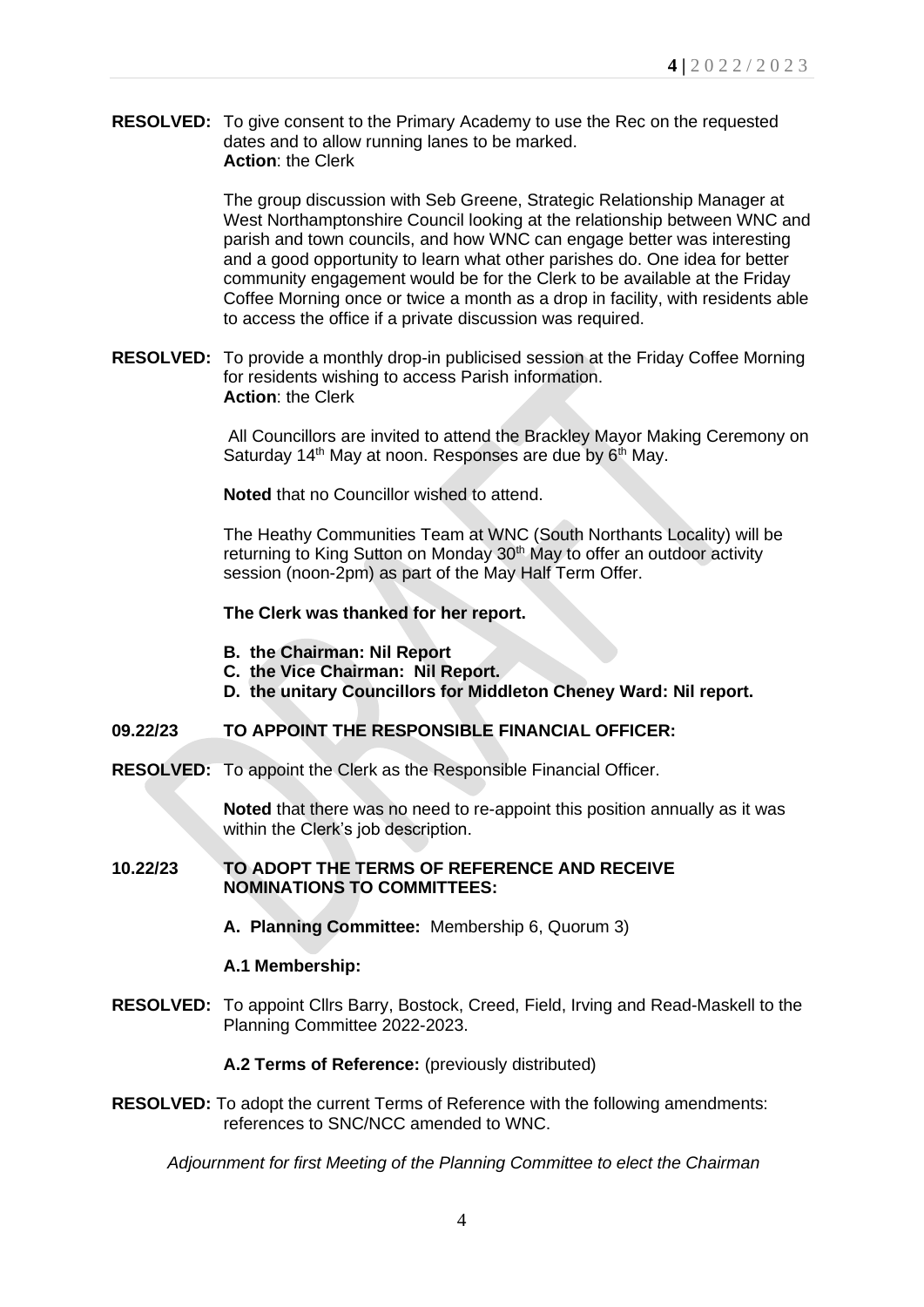**B. Finance Governance & Policy Committee:** (Membership 6 incl. Chairman, Vice Chairman, Planning Committee Chairman Ex Officio, Quorum 3)

# **B.1 Membership:**

Ex-Officio Members: Chairman of the Parish Council: Cllr Burrell Vice Chairman of the Parish Council: Cllr Wood Chairman of the Planning Committee: Cllr Irving

**RESOLVED:** To appoint Cllrs Creed, Field and Humphrey as Members of the Finance, Governance & Policy Committee.

**B.2 Terms of Reference:** (previously distributed)

- **RESOLVED:** To adopt the current Terms of Reference with no amendments
- **11.22/23 TO ADOPT REMITS AND APPOINT COUNCILLORS FOR:** (Remits previously distributed)

# **A. Amenities:**

### **RESOLVED:** To:

i) Appoint Cllr Read-Maskell the Cllr for Amenities

ii) Adopt the Cllr for Amenities Remit.

**B. Cemetery:**

#### **RESOLVED:** To:

i) Appoint Cllr Creed the Cllr for the Cemetery

ii) Adopt the Cllr for the Cemetery Remit.

# **C. Communications:**

# **RESOLVED:** To:

i) Appoint Cllr Bostock the Cllr for Communications

ii)Adopt the Cllr for the Communications Remit.

# **D. Lighting:**

#### **RESOLVED:** To:

i) Appoint Cllr Field the Cllr for Lighting

ii) Adopt the Cllr for Lighting Remit.

# **E. The Recreation Ground:**

#### **RESOLVED:** To:

i) Appoint Cllr Barry the Cllr for The Rec

ii) Adopt the Cllr for The Rec Remit.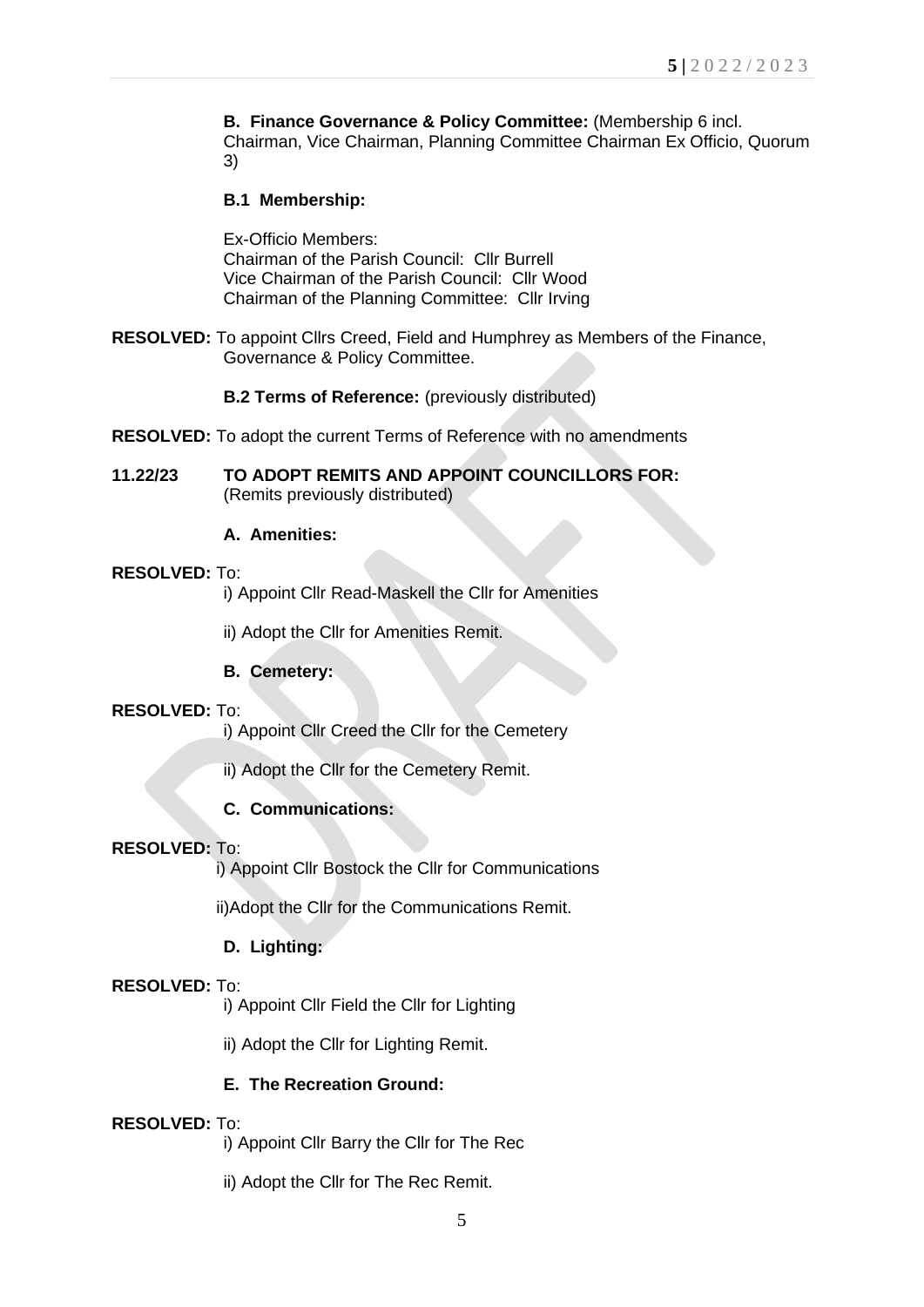# **F. Traffic Calming and Highways:**

# **RESOLVED:** To:

i) Appoint Cllr Malcolm the Cllr for Traffic Calming and Highways (not Community Speed Watch)

ii) Adopt the Cllr for Traffic Calming and Highways Remit with the following amendment: reference to NCC amended to WNC.

# **12.22/23 TO APPOINT COUNCIL REPRESENTATIVES FOR:**

# **A. Churchyard Liaison Working Party**

**RESOLVED:** To appoint Cllrs Creed and Irving

# **B. Provision of Electrical Car Charging Points Working Party**

**RESOLVED:** To appoint Cllrs Bostock and Wood

### **C. Communications Working Party**

**RESOLVED:** To appoint Cllrs Barry, Bostock and Malcolm

# **13.22/23 TO ADOPT REMITS AND APPOINT WARDENS:**

**A. Tree Warden:** (Remit previously distributed)

#### **RESOLVED:** To:

i) Appoint Anne Martis as Tree Warden. ii) Adopt the Remit for the Tree Warden

**B. Parish Paths Wardens: (Remit previously distributed)** 

#### **RESOLVED:** To:

i) Appoint Mr Dave Hall as Footpath Warden and Cllr Loughran as Assistant Footpath Warden.

- ii) Adopt the Remit for the Footpaths Warden.
- **C. War Memorial Warden:** (Remit previously distributed)

#### **RESOLVED:** To:

i) Appoint Mr Andrew Waite as War Memorial Warden.

ii) Appoint Cllr Field and Cllr Humphrey as Assistants to the War Memorial Warden.

iii) Adopt the Remit for the War Memorial Warden.

#### **D. Litter Picking**

**RESOLVED:** To: Appoint Adrian Barry the Litter Picking Warden

**Noted** that there was no remit for the position.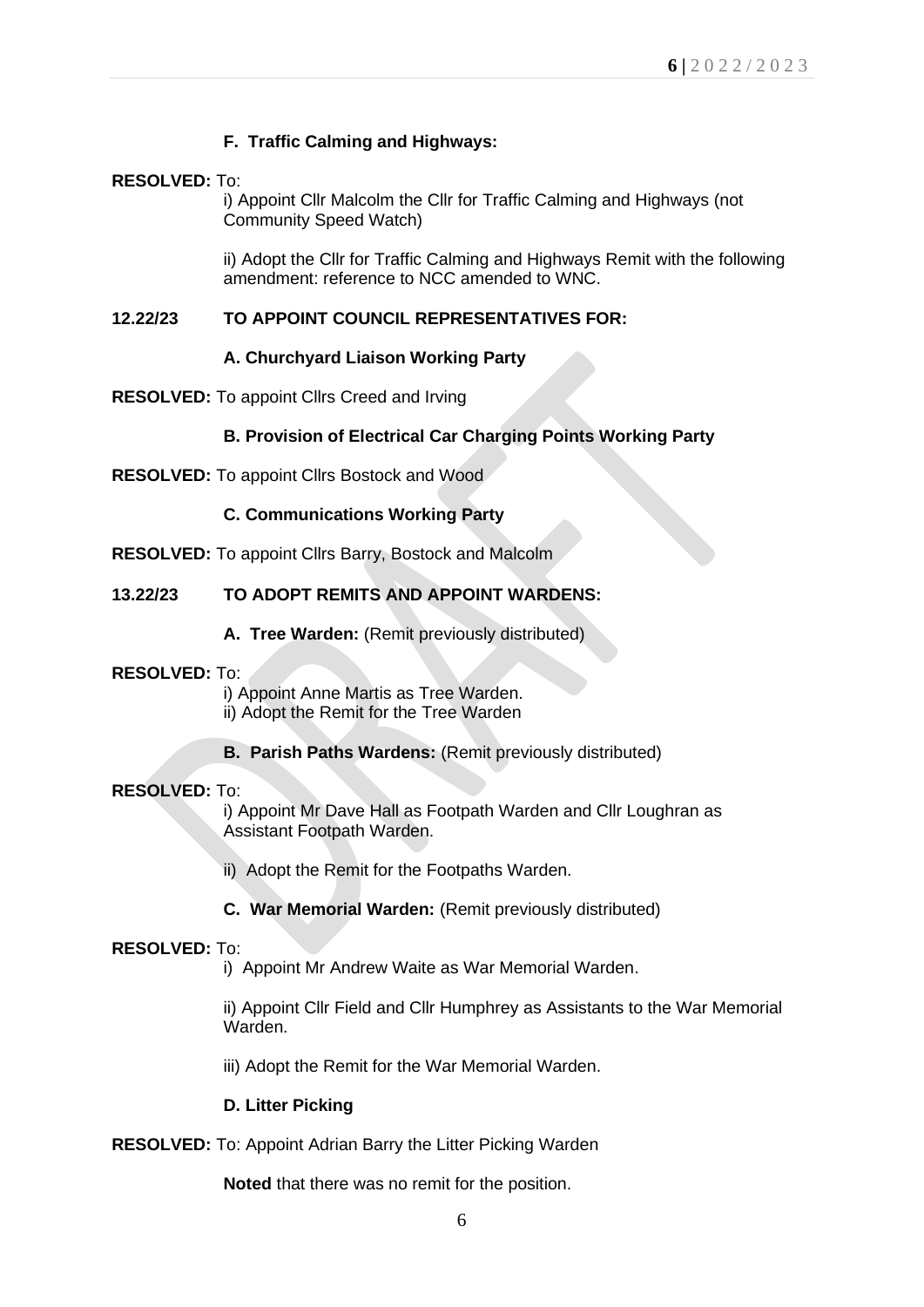# **E. Cemetery Warden**

**RESOLVED:** To: appoint Antony Alcock the Cemetery Warden

**Noted** that there was no remit for the position.

### **14.22/23 APPOINTMENT OF PARISH COUNCIL REPRESENTATIVES:**

#### **A. King's Sutton Playing Fields Association:**

**RESOLVED:** To appoint Cllr Read-Maskell Parish Council Representative on the King's Sutton Playing Fields Association.

> **B. King's Sutton Millennium Memorial Hall Committee of Management:** (Meetings held 4 times per year + the AGM)

**RESOLVED:** To appoint Cllr Field Parish Council Representative on the King's Sutton Millennium Memorial Hall Committee of Management.

#### **C. Poor's Allotment Trust:**

Mrs Vicky O'Connor: Term of Office ends 2025; Mrs Maureen Paterson: Term of Office ends 2023: Term of Office: 4 years

The current representatives and terms of notice were **noted.**

### **D. Police Liaison**:

- **RESOLVED:** To appoint Cllr Barry as Police Liaison Representative.
- **15.22/23 WARDEN REPORTS: TO CONSIDER ISSUES RAISED BY**: **A. Footpaths Warden: including update regarding AS10 proposed diversion**

The Clerk's update was **noted.**

**B. Tree Warden: including update regarding Queen's Green Canopy project**

**Noted** that the tree delivery/planting was in hand.

#### **C. War Memorial Warden: nil report D. Litter Warden: nil report**

# **16.22/23 FINANCE SCHEDULE:**

| King's Sutton Parish Council - May 2022 |             |             |
|-----------------------------------------|-------------|-------------|
|                                         | 30.04.2022  | 31.03.2022  |
| Unity Trust Bank - current              | £224,925.40 | £214,171.62 |
| Unity Trust Bank - instant access       | £5.007.96   | £5,007.96   |

**A. To Approve the Payments:**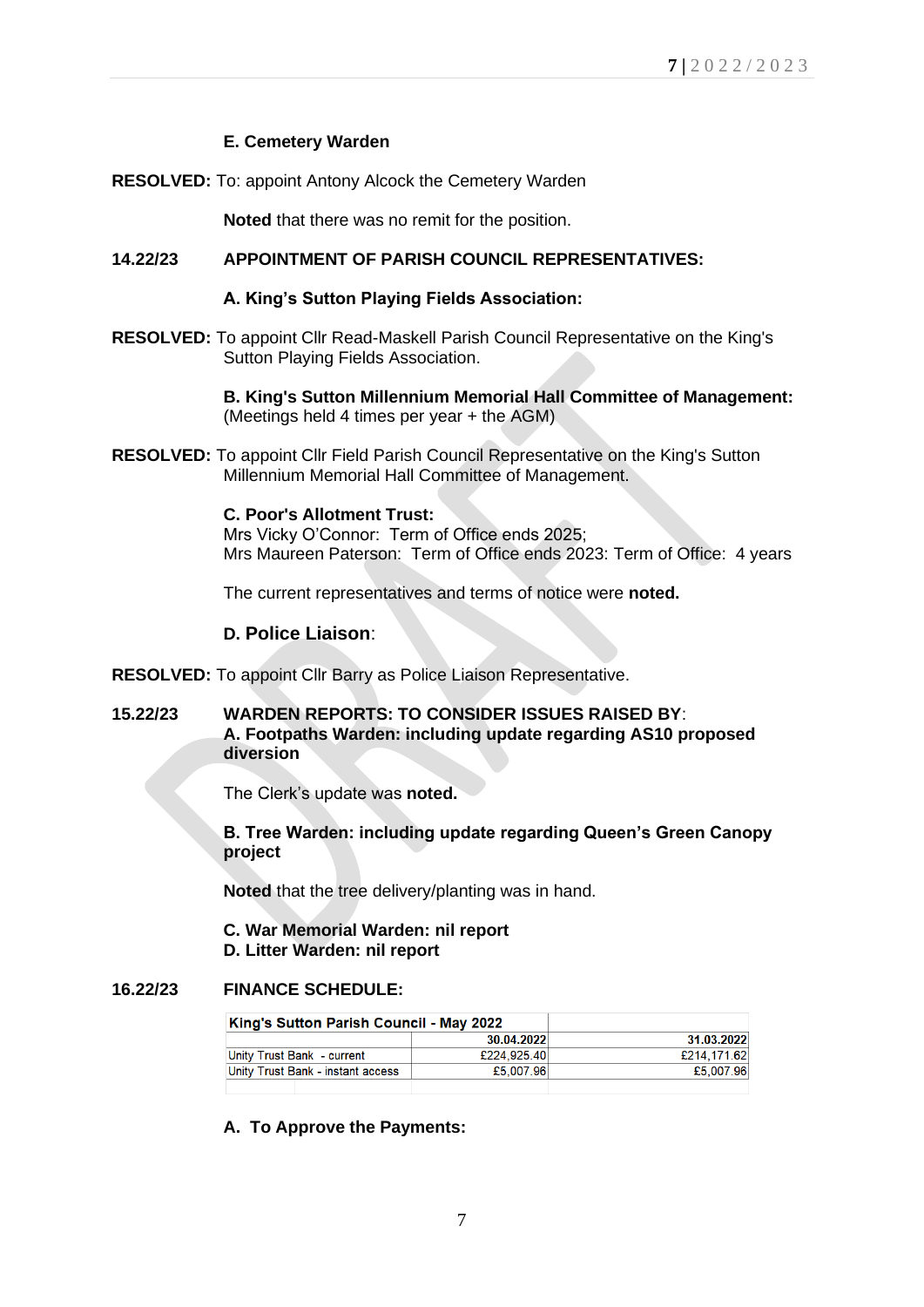|             | To ratify                      |                                      |                                 |                |            |             |
|-------------|--------------------------------|--------------------------------------|---------------------------------|----------------|------------|-------------|
| <b>Date</b> | <b>Cheque/DD/BACS Payee</b>    |                                      | <b>Description</b>              | Amt (incl VAT) | <b>VAT</b> | VAT Reg No. |
| 08.05.2022  |                                | DD Yü Energy                         | <b>Invoice 00793838</b>         | £110.33        | £5.25      | 236 2276 15 |
| 08.05.2022  |                                | DD Yü Energy                         | <b>Invoice 00793839</b>         | £328.79        | £54.80     | 236 2276 15 |
| 08.05.2022  |                                | DD Yü Energy                         | <b>Invoice 00793840</b>         | £32.20         | £1.53      | 236 2276 15 |
| 15.05.2022  |                                | <b>DD NEST</b>                       | May pension contributions       | £83.88         |            |             |
|             | <b>To Approve</b>              |                                      |                                 |                |            |             |
| <b>Date</b> | <b>Cheque/BACS Payee</b>       |                                      | <b>Description</b>              | Amt (incl VAT) | <b>VAT</b> | VAT Reg No. |
| 05.05.2022  |                                | <b>BACS E Wilkinson</b>              | Stall refund                    | £15.00         |            |             |
| 05.05.2022  |                                | <b>BACS Northamptonshire Acre</b>    | Trustee roles training course   | £25.00         |            |             |
| 05.05.2022  |                                | BACS Zurich Municipal*               | Invoice 514554238               | £2.174.15      |            |             |
| 05.05.2022  |                                | <b>BACS KSMMH</b>                    | Mums and Tots April invoice     | £108.75        |            |             |
| 05.05.2022  |                                | <b>BACS KSMMH</b>                    | Mums and Tots May invoice       | £65.25         |            |             |
| 05.05.2022  |                                | <b>BACS KSMMH</b>                    | Rent and Meetings for April     | £180.00        |            |             |
| 05.05.2022  |                                | <b>BACS SES Water Services</b>       | Water charges - Bill No 11      | £4.02          |            |             |
| 05.05.2022  |                                | <b>BACS Greatfield Plants</b>        | Invoice GFP0993                 | £329.34        | £34.67     | 408633749   |
| 05.05.2022  |                                | <b>BACS Eylelid Productions Ltd</b>  | Invoice 2924                    | £750.00        |            |             |
| 05.05.2022  |                                | <b>BACS Marcus Young</b>             | Invoice 3891                    | £606.00        | £101.00    | 650673044   |
| 05.05.2022  |                                | <b>BACS Classic Garden Furniture</b> | Memorial Bench 4032             | £1,471.00      | £295.17    | 892028023   |
| 05.05.2022  |                                | <b>BACS E Hart</b>                   | Expenses - Sign and storage box | £35.40         | £5.91      | various     |
| 05.05.2022  |                                | <b>BACS Dave Essex</b>               | Invoice 2698                    | £660.00        |            |             |
| 05.05.2022  |                                | <b>BACS Balfour Beatty</b>           | <b>Invoice 123364</b>           | £309.18        | £51.53     | GB217967235 |
| 27.05.2022  |                                | <b>BACS E Hart</b>                   | May Wages                       | £1.417.65      |            |             |
| 31.05.2022  |                                | <b>BACS HMRC</b>                     | PAYE and NI Month 2             | £397.12        |            |             |
|             | subject to approval at item 19 |                                      |                                 |                |            |             |
|             |                                |                                      | <b>Total</b>                    | £9,103.06      | £549.86    |             |

**RESOLVED:** To approve the Payments, noting that the payment to Zurich was subject to approval at item 19. Payments to Greatfield Plants, Eyelid, Classic Garden Furniture and Dave Essex to be released on receipt of goods/services. **Action:** the Clerk

#### **B. To Note Receipts:**

| <b>Receipts</b> |                 | <b>Type Payer</b>              | <b>Description</b>   | Amt        |
|-----------------|-----------------|--------------------------------|----------------------|------------|
| 20.04.2022      |                 | <b>CHQ Cakebread Memorials</b> | Memorial stone order | £65.00     |
| 20.04.2022      |                 | <b>CHQ Coop</b>                | Interment            | £264.00    |
| 28.04.2022      | <b>BACS WNC</b> |                                | Precept              | £36,900.00 |
|                 |                 |                                |                      |            |
|                 |                 |                                |                      |            |
|                 |                 |                                | Total                | £37,229.00 |

#### **Noted.**

**Noted** that donations totalling £200 had been received from two residents to be used towards a method of safeguarding precious documentation. **Agreed** that the Clerk would write a letter of thanks to the donors.

### **17.22/23 TO APPROVE THE ACCOUNTS FOR THE YE 31ST MARCH 2022:** (previously distributed)

**RESOLVED:** To Approve the Accounts for the year ended 31<sup>st</sup> March 2022.

### **18.22/23 ANNUAL GOVERNANCE AND ACCOUNTABILITY RETURN (AGAR) 2021/22 PART 3:**

**A. To consider the Internal Audit Service Report dated 3 rd May 2022** (previously distributed)

**RESOLVED:** To note the Internal Audit Report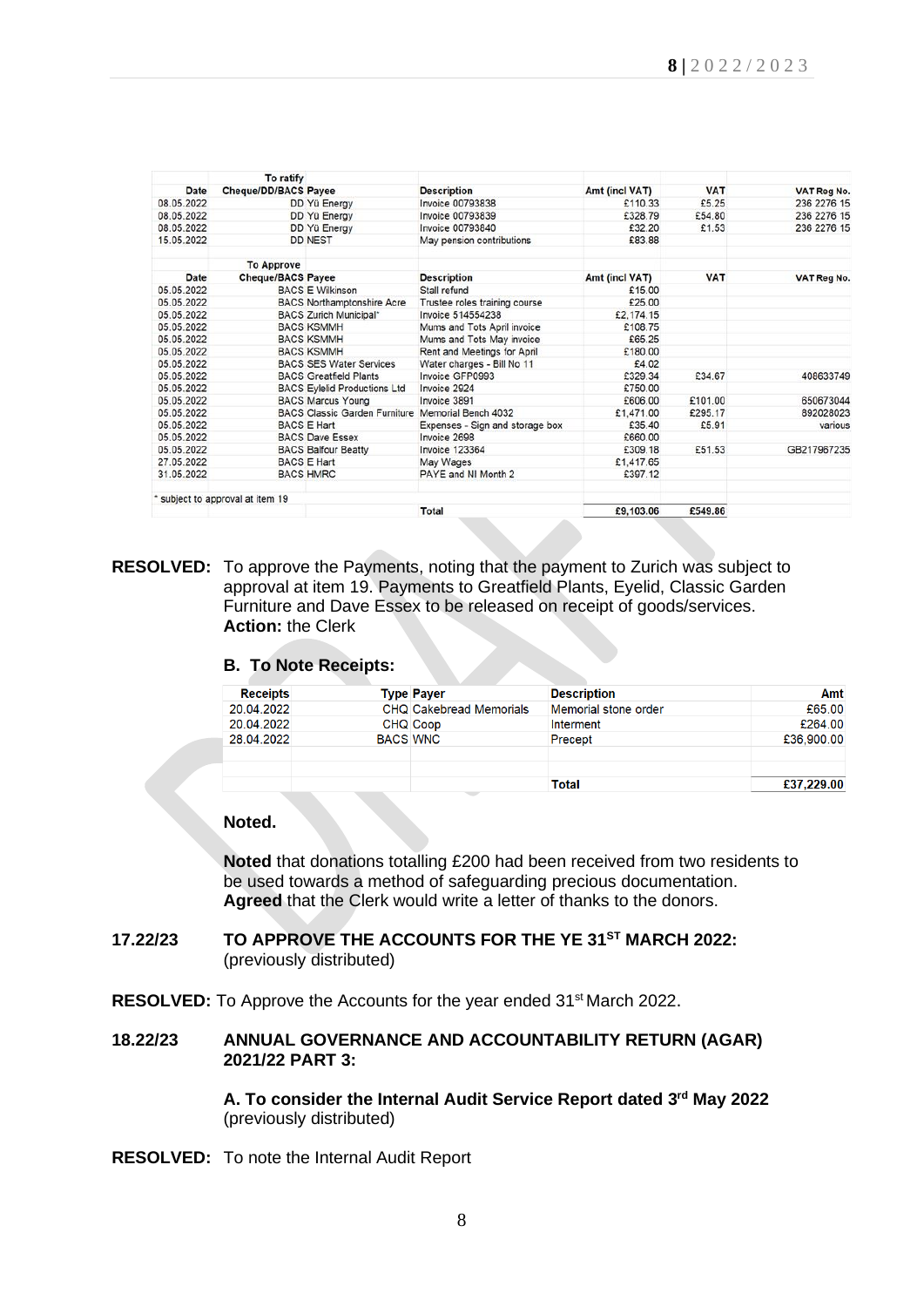The Clerk was congratulated on the fact that the auditor had highlighted her diligence and had noted that in all significant respects, the internal control objectives were achieved throughout the financial year to a standard adequate to meet the council's needs.

**RESOLVED:** To consider comments made by the Internal Auditor with regard to reserves, financial regulations (Clerk incurring expenditure and needing to re-claim) at the next Finance, Governance and Policy Committee Meeting. **Action**: the Clerk

### **B. To Note the completion of the Internal Audit Report 2020/21 (p3 AGAR):** (previously distributed)

The Internal Auditor had completed and signed off the Annual Internal Audit Report 2021/22 on 3rd May 2022.

### **Noted.**

**C. To Approve Section 1 - Annual Governance Statement 2021/22 (p4 AGAR):** (previously distributed)

The Council considered the measures taken in support and concluded that: 1. It had put in place arrangements for effective financial management during the year, and for the preparation of the accounting statements.

2. It had maintained an adequate system of internal control including measures designed to prevent and detect fraud and corruption and reviewed its effectiveness.

3. It had taken all reasonable steps to assure itself that there were no matters of actual or potential non-compliance with laws, regulations and Proper Practices that could have a significant financial effect on the ability of the Council to conduct its business or manage its finances.

4. It provided proper opportunity during the year for the exercise of electors' rights in accordance with the requirements of the Accounts and Audit Regulations.

5. It had carried out an assessment of the risks facing the Council and took appropriate steps to manage those risks, including the introduction of internal controls and/or external insurance cover where required.

6. It had maintained throughout the year an adequate and effective system of internal audit of the accounting records and control systems.

7. It had taken appropriate action on all matters raised in report from internal and external audit.

8. It had considered whether any litigation, liabilities or commitments, events or transactions, occurring either during or after the year-end, had a financial impact on the Council and, where appropriate, had included them in the accounting statements.

**RESOLVED:** To: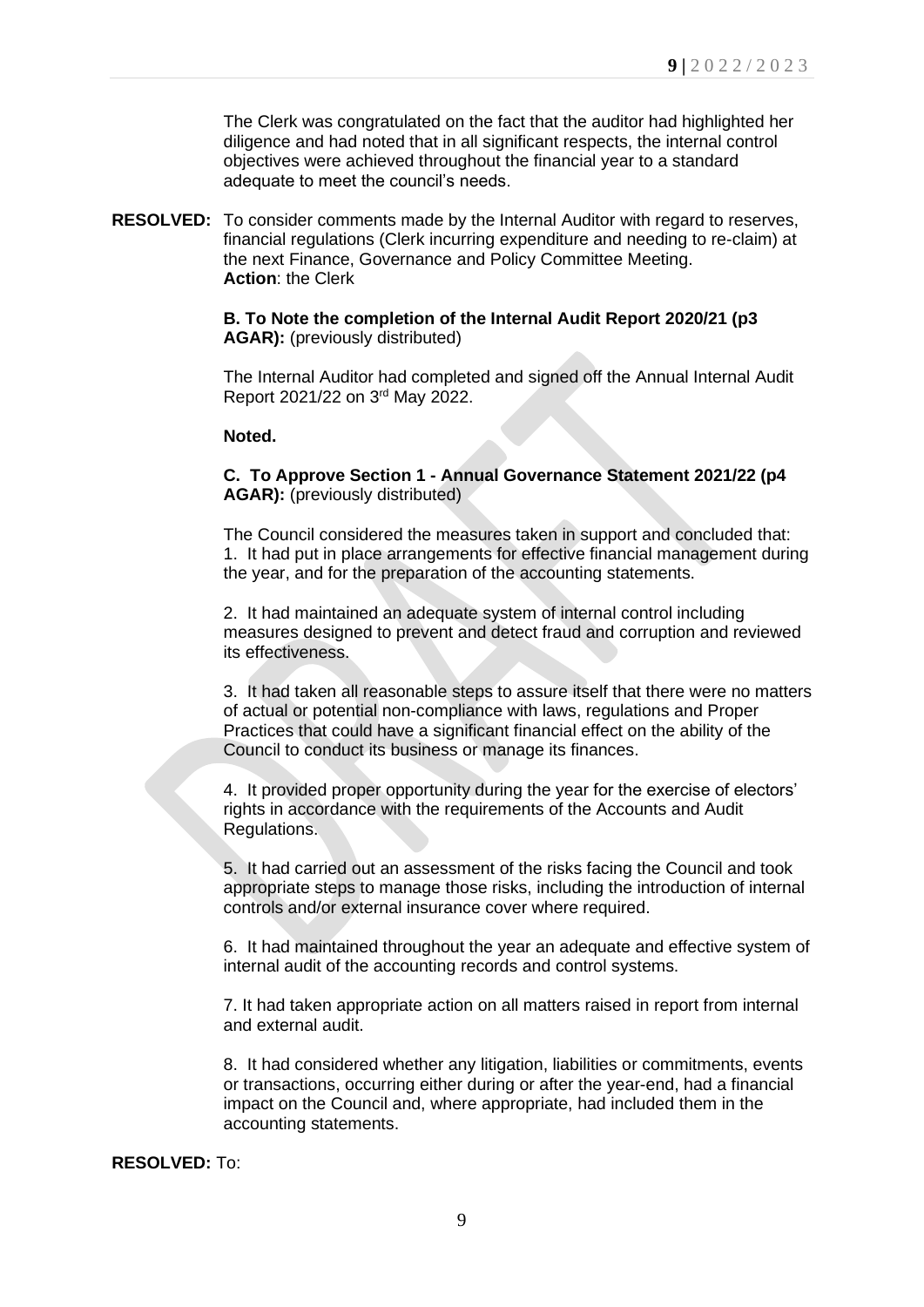i) Answer Yes to Statements 1-8 and to record that Statement 9 relating to Trust funds was Not Applicable

ii) Approve Section 1 – Annual Governance Statement 2021/22.

**D. To Approve Section 2 - Accounting Statements 2021/22 (p5 AGAR):** (previously distributed)

**D.1 To Note the Bank Reconciliation to 31st March 2022:**  (previously distributed)

**Noted.**

**D.2 To Note the Explanation of Variances:** (previously distributed)

The Council **noted** the explanation of variances between the 2020/21 and 2021/22 Accounting Statements provided for Box 3 (Total other Receipts), Box 4 (Staff costs) and for Box 6 (All other Payments) of the Accounting Statements.

**RESOLVED: To** Approve Section 2 - Accounting Statements 2021/22.

**C.3 To Note the Level of Reserves to 31st March 2022:** (Table of Reserves previously distributed)

Designated Reserves totalled £162,160 with general reserves £57,020.

**Noted.**

# **E. Period for the Exercise of Public Rights: To Note:**

The period must be for 30 consecutive working days and include the first ten working days in July.

**E.1 The commencement date** 

Noted that the commencement date would be 13<sup>th</sup> June.

# **E.2 The website publication date for the unaudited and signed Statements.**

**Noted** that the latest publication date is one day before the commencement date of  $13<sup>th</sup>$  June.

### **19.22/23 INSURANCE RENEWAL EFFECTIVE FROM 1ST JUNE 2023: A. To ensure the policy schedule meets the requirements of the Council including the level of fidelity**

**RESOLVED:** To adopt the opinion that the policy schedule meets the requirements of the Council, including the level of fidelity.

> **B. To Approve the Renewal Premium in the sum of £ £2,174.15 (third of three year long term agreement) (noting budgeted payment of £2163**)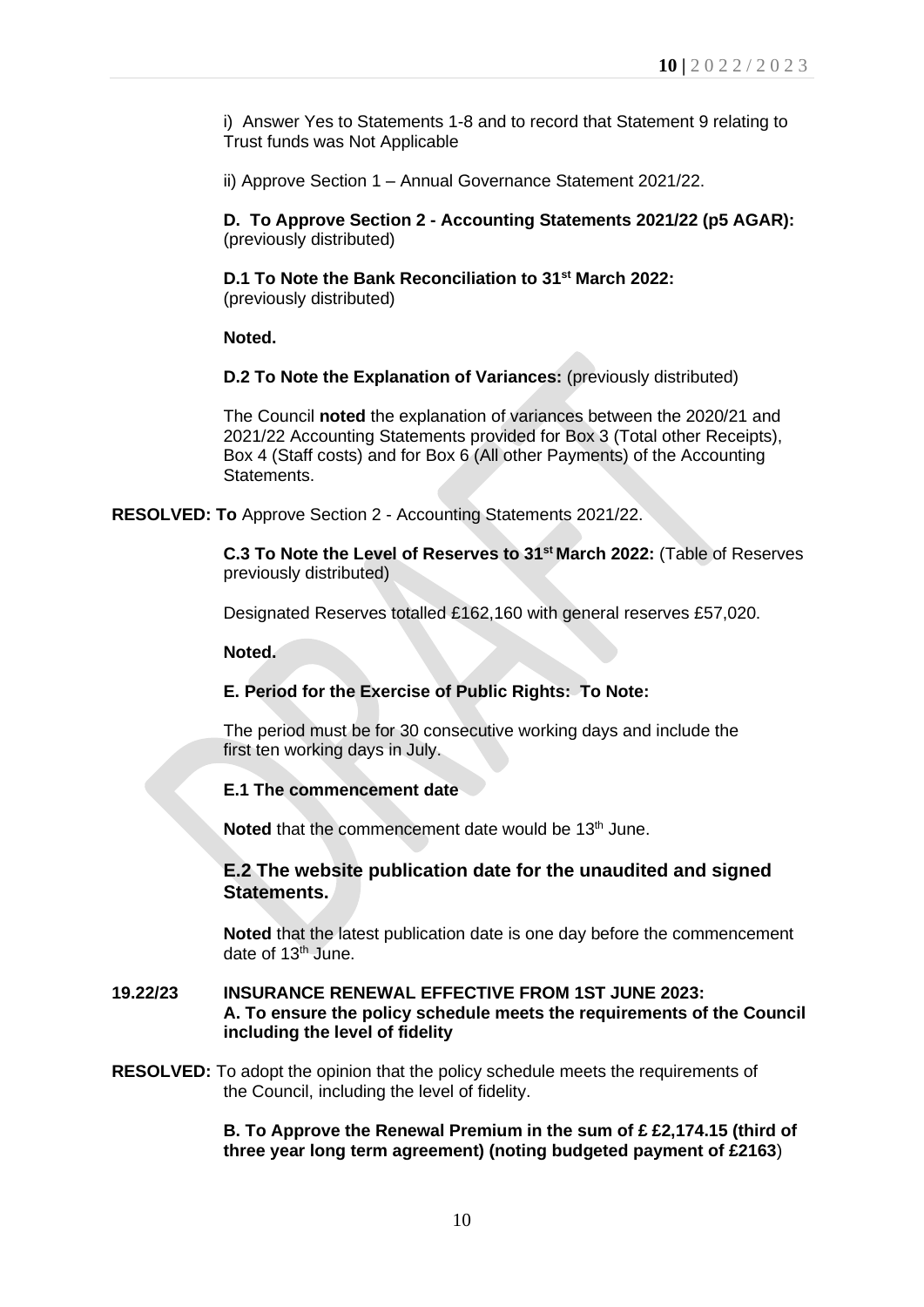**RESOLVED:** To approve the renewal premium in the sum detailed above.

#### **20.22/23 QUEEN'S JUBILEE COMMUNITY EVENTS: TO RECEIVE REQUESTS FOR FINANCIAL SUPPORT**

- **RESOLVED:** To provide financial support of £100 to Kings Sutton Sequence Dancing Club to hold an event on Thursday 2nd June.
- **RESOLVED:** To release the £1000 previously agreed for the Village Celebration Jubilee Event on the Rec as necessary for the group to purchase specific items. **Action:** the Clerk
- **21.22/23 TO RECEIVE INFORMATION REGARDING RESIDENTS' PROPOSAL FOR DONKEY FIELD**

Item **deferred** pending receipt of information

### **22.22/23 CONSULTATION ON WEST NORTHAMPTONSHIRE COUNCIL'S HOUSING STRATEGY: TO CONSIDER A RESPONSE**

- **RESOLVED:** To delegate to the Chairman of the Planning Committee the right to respond on behalf of the Parish Council, noting that the response would suggest that more emphasis should be placed on the delivery of Council homes. **Action:** Cllr Irving
- **23.22/23 Proposed Tree Works: to consider quotation for various works from AGU Treecraft Ltd**
- **RESOLVED:** To accept the quote for £2310 plus VAT from AGU Treecraft Ltd for various tree work. **Action:** the Clerk

# **24.22/23 GIGACLEAR INSTALLATION: A. To note the extent of the proposed installation area and receive update regarding timescales**

**Noted** that the proposed installation area covered the northern part of the village and that Gigaclear would contact the Clerk when timescales were approved.

### **B. To consider the request for permission to install fibre broadband on land owned by the Parish Council**

**RESOLVED:** To give permission to Gigaclear to install fibre broadband on land owned by the Parish Council. **Action:** the Clerk

# **25.22/23 ANNUAL PARISH MEETING 2022: REVIEW**

Item **deferred** to June Meeting. **Action:** the Clerk

**26.22/23 TRAINING: COURSES AND WORKSHOPS A. To receive requests for places on courses**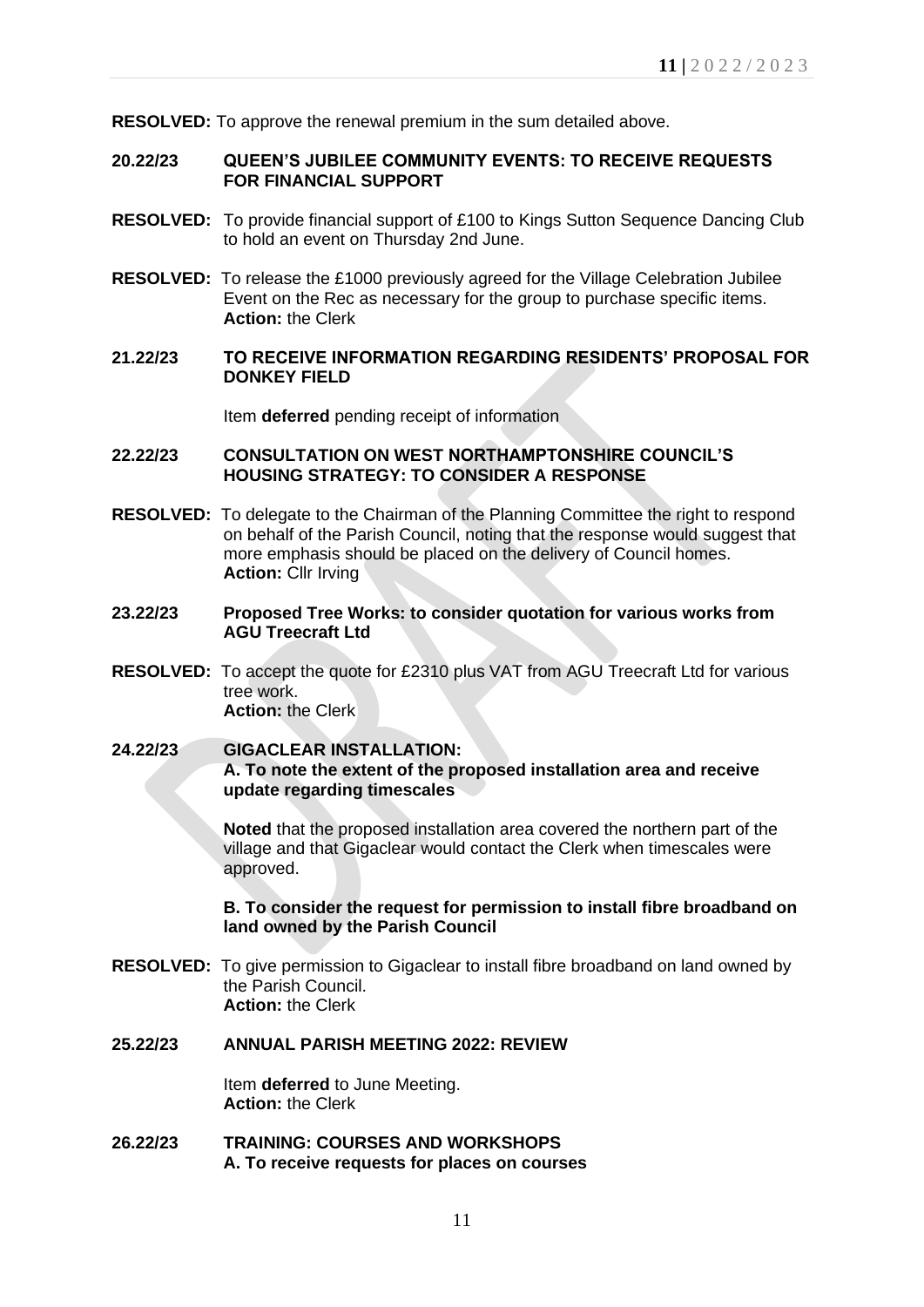**Noted** that Cllrs Burrell, Barry and Read-Maskell had been booked to attend the June Code of Conduct course.

### **B. To receive feedback from Councillors on attended courses**

**None.**

# **27.22/23 PLANNING: A. Chairman's Report**

**Noted** that application WNS/2021/1939/MAF Land adjoining Cherwell Valley Business Park OX17 3AA (A solar park with associated infrastructure including two substations, raised plinths and reinforced grasstrack) was due to be decided by the WNC Planning Committee on 9<sup>th</sup> May and the Parish Council could register to attend and make representations.

**RESOLVED:** To not send representation to the meeting since the Committee would consider the previous submitted response.

**B. To re-consider Application WNS/2022/0071/MAO**

**Proposal: Outline planning permission for residential development of up to 32 no. dwellings with all matters reserved except access. Including affordable housing, together with creation of new areas of open space, a new access off Hampton Drive, landscaping and all enabling and ancillary works.**

**The quantum of development has increased from 31 to 32 units. This is a result of the housing mix changing towards the provision of more, smaller homes (in response to Strategic Housing's comments). Amendment:**

**New information/documentation received:**

**•Covering Email from Mr Steve Kerry dated 14th April 2022, 16:01, setting out a response to the Lead Local Flood Authority Comments and summarising contents of new/revised documents.**

**•Addendum to the Planning Statement directly addressing comments/objections from Strategic Housing.**

**•Response from Glanville to Local Highway Authority objections •Response from Aspect Landscape Planning to comments made by Max Askew, Landscape Architect and consultant acting on behalf of the Council The quantum of development has increased from 31 to 32 units. This is a result of the housing mix changing towards the provision of more, smaller homes (in response to Strategic Housing's comments). Location: Land North of Blenheim Rise, Kings Sutton, Northamptonshire**

**RESOLVED:** To amend the previous re-consultation submission by deleting the section on Affordable Housing as it was felt the applicant had now addressed this concern. **Action:** the Clerk

> **Noted** that the Local Lead Flood Authority had yet to respond to the reconsultation.

# **28.22/23 PROJECT UPDATES: TO RECEIVE REPORTS AND PUT QUESTIONS REGARDING:**

**A. The Cemetery Extension: nil report**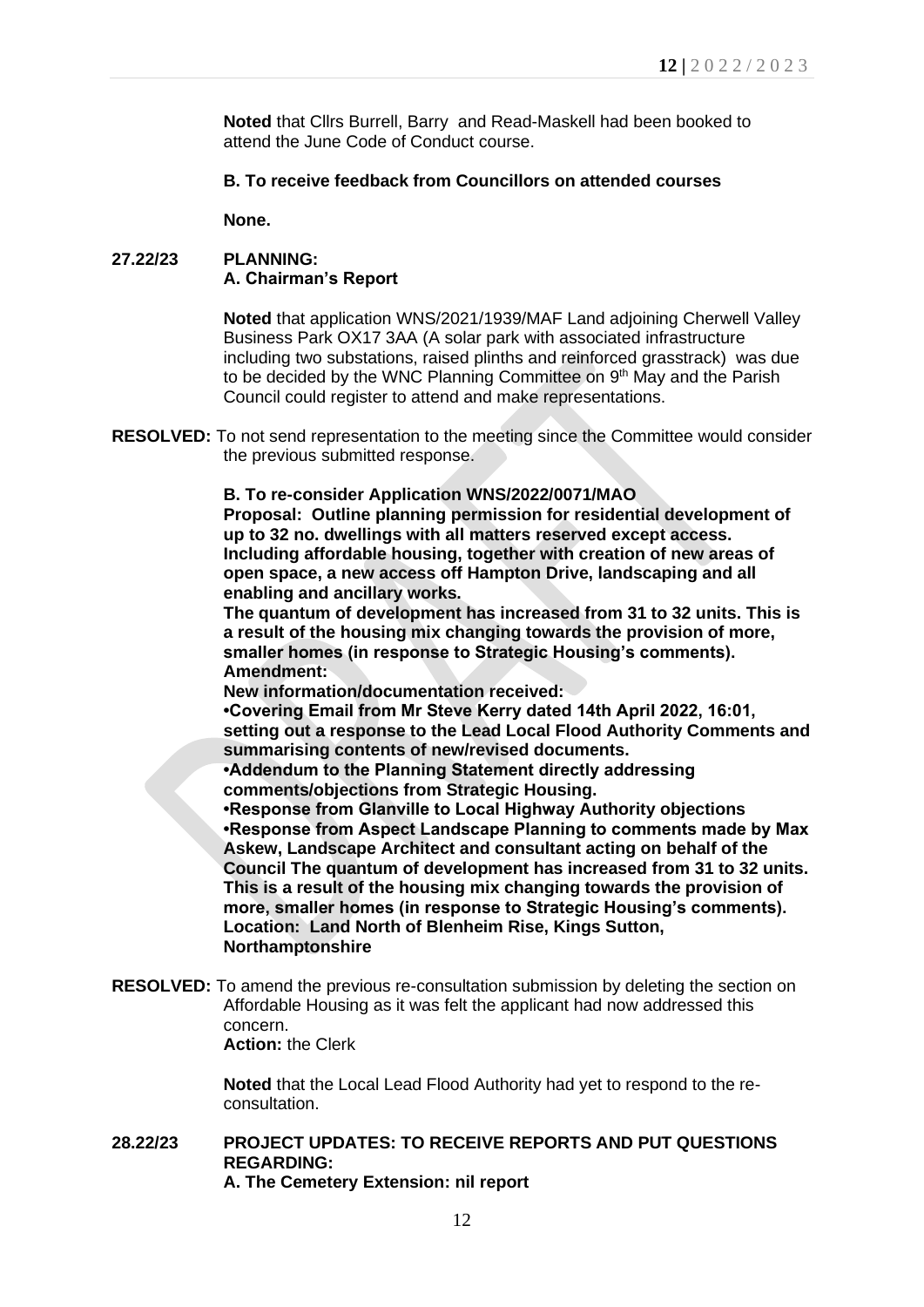### **B. Implementation of Car Charging Points**

**Noted** that BP Chargemaster had agreed to increase their contribution to the project as the grant offered received was for £30,000.

**RESOLVED:** To accept the terms and conditions of the OZEV grant whilst noting that amendments were due to be made to the Agreement between the KSMMH and BP Chargemaster to ensure the grant conditions were able to be met.

# **C. Communications Working Group**

**Noted** that Cllr Malcolm would ask Eyelid to copy across additional information from the current website (clubs, organisations) and that a training session on setting up the new email addresses would be held.

**Noted** that Great Purston was also in the Parish but not named in the Parish Council title; this would be considered when reviewing the Annual Meeting in June.

### **D. Biodiversity Projects**

**Noted** that Cllr Loughran would submit a remit for a new role of biodiversity to the Finance, Governance and Policy Committee Meeting.

### **E. Asset Mapping**

**Noted** that the WNC assets had been mapped on Parish Online.

# **29.22/23 TO COMMENT ON ISSUES RELATED TO STREET AREAS**

Correspondence relating to an historical project to alleviate flooding was reviewed.

**RESOLVED:** To respond to the resident, sympathising but explaining the funds from the project were in fact allocated out to individual properties and signposting him to the Environment Agency for more information. **Action:** the Clerk

### **30.22/23 TO CONSIDER PROPOSED ADDITIONAL TRAFFIC CALMING MEASURES**

**Deferred** to June meeting.

### **31.22/23 COUNCILLOR AND WARDEN REPORTS: TO RECEIVE REPORTS AND PUT QUESTIONS TO:**

#### **A. Councillors For..:**

**A.1 Amenities:** to include update regarding two new benches

A quote to install a new bench base was considered.

**RESOLVED:** To obtain a further quote.

#### **A.2 Cemetery: nil Report.**